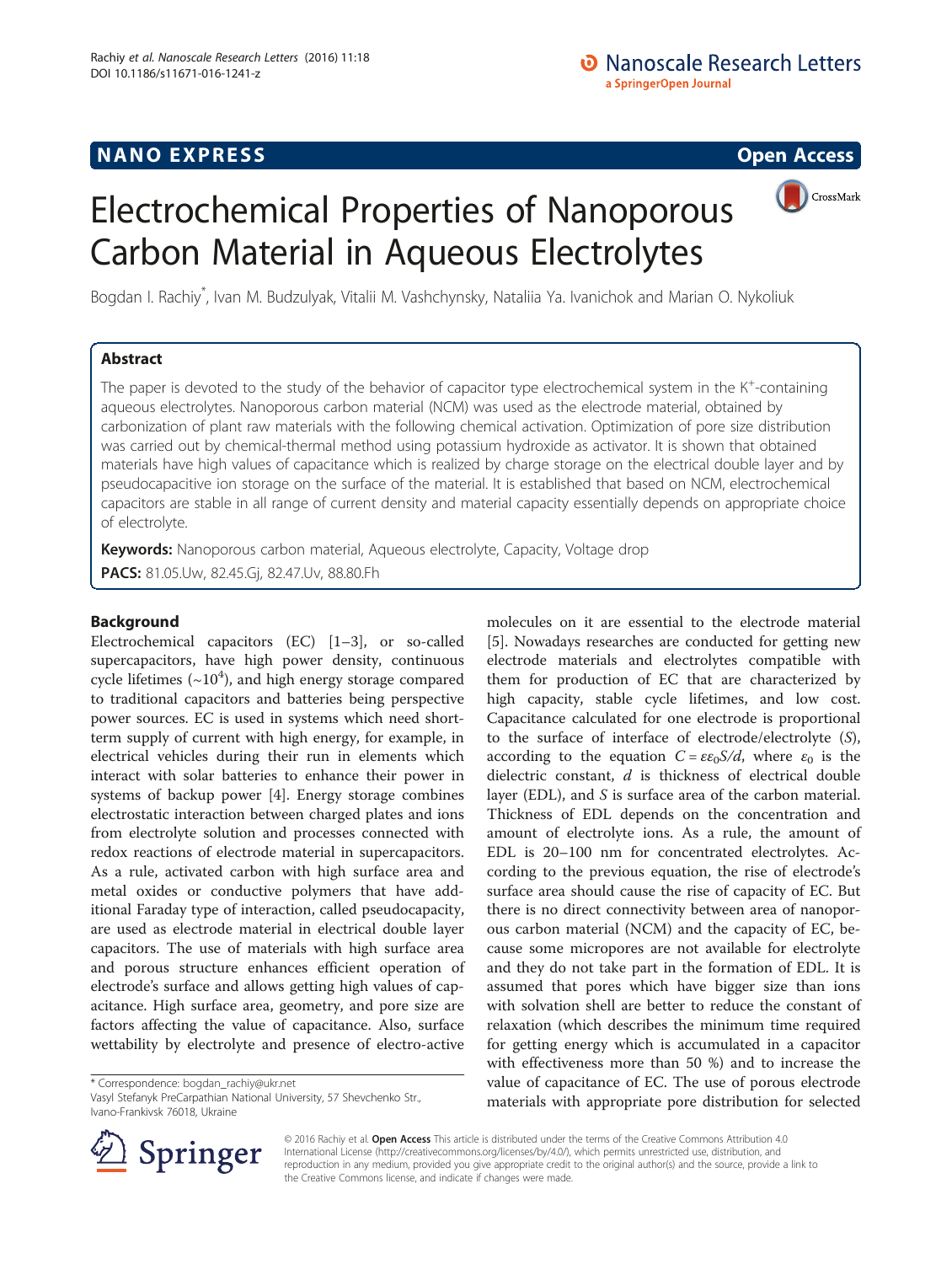<span id="page-1-0"></span>electrolyte can enhance electrochemical specifications of a capacitor. Properly selected pore distribution has bigger effect on the capacity than effective surface area does [[6, 7\]](#page-5-0). A significant increase in capacity is observed for carbon with pores of <1 nm, where the pore size is close to the size of ions. In addition, the limitations of power connected with adsorption of cations and anions of large sizes can be minimized by the addition of ions with smaller sizes [[8\]](#page-5-0). Pores of carbon material are available when their sizes correspond to the real size of ions of electrolyte.

Aqueous solutions of acids, alkali, and inorganic salt solutions of organic salts are used as electrolytes in electrochemical capacitors. It should be noted that the capacity of EC mainly depends on the capacity which is provided by the electrode material and is expressed in F/g while voltage and resistance of that device depend on the electrolyte. In this case, it would be interesting to investigate the electrochemical properties of a porous carbon material in K<sup>+</sup>-containing aqueous electrolytes and to evaluate the impact of these electrolytes on the capacity of EC formed on their basis.

### Methods

NCM was used as an active material, obtained from plant raw materials through carbonization with the following chemical activation. The feedstock was dry apricot seeds milled to a fraction size of 0.25–1 mm, and their carbonization was carried out in the closed furnace at 400–420 °C with a heating rate of 10 °C m<sup>-1</sup>. The resulting carbonated carbon was milled to a fraction size of 200–250 μm and was mixed with potassium hydroxide and water in the weight ratio  $X_k = 1$ , where  $X_k = m(C)/m(KOH)$ .

The resulting mixture was observantly stirred over 1–2 h; thereafter, it was dried in the thermostat to



350  $V_{N_2}$ , cm<sup>3</sup>/g 325 300  $27:$  $0.0$  $0.2$  $0.4$  $0.6$  $0.8$  $1.0$  $\bf{p}/\bf{p}_0$ Fig. 2 Isothermal curve of nitrogen sorption for NCM

the constant weight at 90 °С. The dried material was placed in an oven and heated in argon atmosphere to 850–920 °C with a heating rate of 10 °C m<sup>-1</sup>, and it was kept at this temperature for 20 min. After cooling, the resulting material was washed up in 5 % HCl aqueous solution to neutral pH and dried at 90 °С up to constant weight.

Specifications of porous structure (it means surface area and general extent) of NCM were determined on the basis of analysis of adsorption/desorption isotherms of nitrogen at the temperature of its ebullition (−196 °С), received from Quantachrome Autosorb Nova 2200e. Before measurement, the samples were degasified at 180 °С for 18 h. The specific surface area  $(S<sub>BET</sub>$  m<sup>2</sup> g<sup>-1</sup>) was determined by multipoint Brunauer-Emmett-Teller (BET) method in the region of the isotherm, which is limited by the range of relative pressure  $P/P_0 = 0.050 - 0.035$ . The total volume of pores ( $V_{total}$ , sm<sup>3</sup> g<sup>-1</sup>) was calculated by the number of adsorbed nitrogen at  $P/P_0 \approx 1$ . The volume of micropores ( $V_{micro}$ , sm<sup>3</sup> g<sup>-1</sup>) and the values of surface areas of micro ( $S<sub>micro</sub>$ , m<sup>2</sup> g<sup>-1</sup>)- and mesopores (Smeso, m2 g−<sup>1</sup> ) were researched by the use of t-method and density functional theory (DFT) [[9\]](#page-5-0).

Research on the structure was done using scanning electron microscope JSM-6700F with energodispersive system for microanalysis JED-2300. For scanning electron microscopy and X-ray microanalysis, the samples were erected on a piece of epoxy resin as a thin layer.

Table 1 Structural-adsorptional specifications of NCM

| Parameter                                   | NCM   |
|---------------------------------------------|-------|
| Surface area multipoint BET, $m^2$ $q^{-1}$ | 1187  |
| Total volume of pores, $cm3$ $q-1$          | 0.521 |
| Volume of micropores, $cm3$ $q-1$           | 0.452 |
| Surface area of micropores, $m^2$ $q^{-1}$  | 1110  |
| Average diameter of pores, nm               | 176   |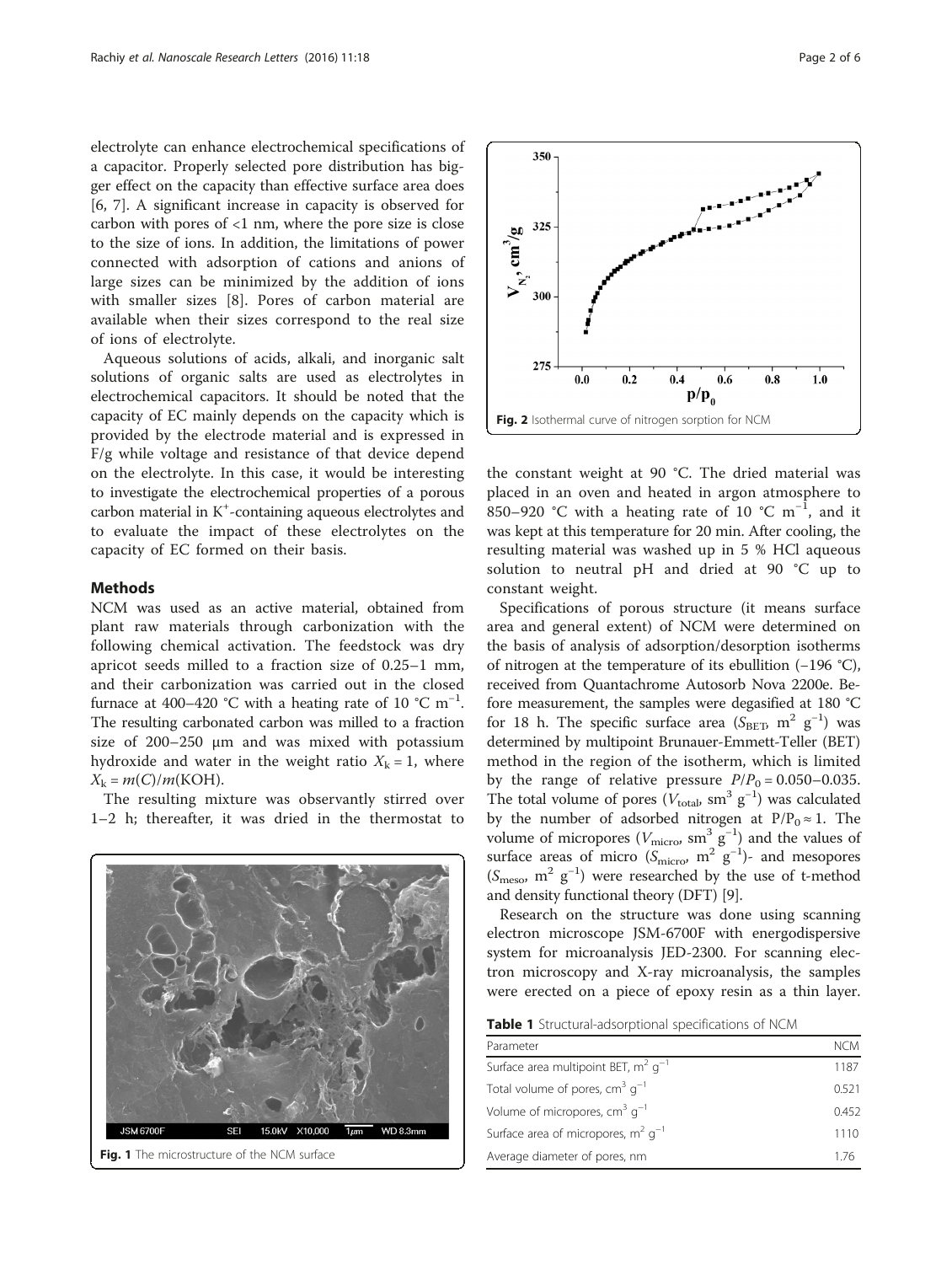



When we study the properties of NCM, the important factor is the structure (shape, size, type) of micro- and nanopores, formed in these materials owing to technological operations at their getting and further processing. The analysis of structure by electron microscopy adds and confirms data which is gotten by low temperature porosity measurement (Fig. [1\)](#page-1-0).

weight. The internal resistance was calculated after

ten cycles of charge/discharge:  $\Delta U = 2IR$ .

Isotherm was gotten for NCM (Fig. [2\)](#page-1-0). It is characterized for microporous materials with availability of mesopores. The hysteresis loop of the H3 type by IUPAC classification [[9\]](#page-5-0) is shown in the isothermal curve. This type of isothermal curve is associated with sorption processes in the micropores and capillary condensation in the meso- and macropores of organic materials and adsorption on the outer surface of the particles [[10](#page-5-0), [11](#page-5-0)].

BET method was used for the calculation of surface area. The main properties of NCM nanostructure are shown in Table [1](#page-1-0). Pore size distribution of carbon material was evaluated by DFT (Fig. 3). In Table [1](#page-1-0) and in Fig. 3, it is shown that NCM has a large number of micropores (1110  $m^2g^{-1}$ ), which significantly impacts on surface area. The volume of mesopores is 15 % of pores' total volume.

Capacitance specifications were calculated by these methods: cycle voltammetry and galvanostatic charge/ discharge [\[7](#page-5-0), [12](#page-5-0), [13\]](#page-5-0).

For the purpose of the determination of possible chemical reactions, electrochemical investigations were done in the range of 0–1 V for NCM in the 10 % salt aqueous solution of  $K_2SO_4$ , 15 %  $KNO_3$ , 20 % KCl, 25 % KOH, and 40 % KI. In Fig. 4, cyclic voltammograms were gotten with a scan rate of 2 and 20 mV/s. At a scan



<span id="page-2-0"></span>

The size of the samples did not exceed  $D = 25$  mm and height 10 mm.

The electrodes of the investigated EC were formed in the form of lamel from the mixture of <NCM>:<CA>=<75>:<25>, where CA is conductive additive (graphite KS-15 of company Lonza). The resulting symmetrical electrodes were seeped by electrolyte, were separated by sealant, and placed into a two-electrode cell with a typical size of "2525," whereafter it was sealed. The 10 % salt aqueous solution of  $K_2SO_4$ , 15 % KNO3, 20 % KCl, 25 % KOH, and 40 % KI were used as electrolytes.

The research on electrochemical properties of EC were done by galvanostatic and potentiodynamic cycling. The measurement was made using the complex AUTO-LAB PGSTAT12 of the company "ECO CHEMIE" (Netherlands) and stocked with firmware GPES.

The galvanostatic measurement was made at a voltage range of 0–1 V, and current of charge/discharge was changed from 10 to 100 mA. The capacitance was calculated by the equation  $C = 2I \cdot t_d / [(U_m - \Delta U) \cdot m]$ , where *I* is current of charge/discharge,  $t_d$  is time of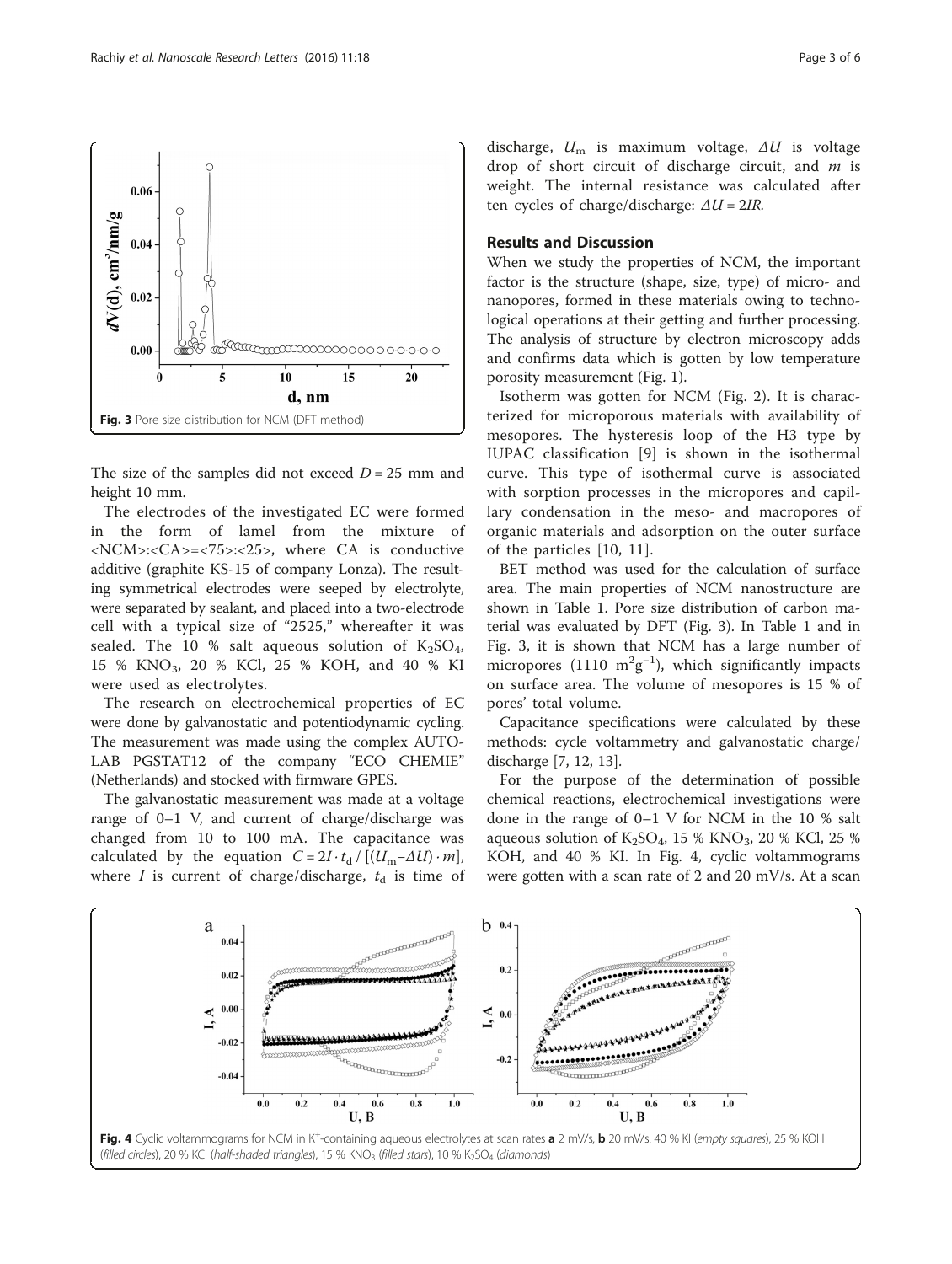<span id="page-3-0"></span>rate of 2 mV/s, all CV-curves in all electrolytes, except 40 % KI, show symmetric, close to rectangular form without noticeable redox peaks, which is typical for capacity behavior. As regards the research on NCM in 40 % KI, according to the form of gotten cyclic voltammograms (Fig. [4a\)](#page-2-0), we can say that before achieving a certain potential—the potential of release of Faraday transfer iodine through the electrode-electrolyte interface—the current value and capacity do not depend on the potential, which is meant to be an ideal supercapacitor. In this case, capacity is provided by the capacity of EDL, created by ions  $K^+$  on NCM surface. At potential, which exceeds release potential, Faraday reactions begin to store iodine on the NCM surface.

The obtained values of capacity do not show significant differences in electrolytes 10 %  $K_2SO_4$ , 15 %  $KNO_3$ , 20 % KCl, and 25 % KOH at a low scan rate. At a high scan rate, they show the deviation of voltammograms from an ideal rectangular form because the transfer time of solvated ions decreased through working pores (Fig. [4b](#page-2-0)).

Based on voltammetry, the analysis of NCM capacity behavior was done in these electrolytes. The dependence of specific capacity of the NCM on potential scan rate is in Fig. 5. At a low scan rate, the top values of capacitance for NCM were gotten in 40 % KI electrolyte, which is connected with provided sufficient time to form EDL by  $K^+$  ions on the NCM surface and with Faraday reactions of iodine transfer on the carbon surface. While increasing the scan rate, the speed of charge spread is reduced within certain pores and the reduction of material capacity. A small amount of transportation pores are in the NCM (to 15 % from the total volume of pores), which provide free access for ions of electrolyte in the micropores, that is why a number of micropores is



 $1.0$ 

 $0.8$ 

 $0.6$  $\triangleright$ 

 $0.4$ 

 $0.2$ 

 $0.0$ 

 $\overline{A U}^{}_{_{\rm R}}$ 

observed for NCM/40 % KI electrochemical system, which is explained with high electrolyte conductivity  $(3168 \times 10^{4} \ \Omega^{-1} \ cm^{-1};$  [[14\]](#page-5-0)), and also simultaneous realization of two storage mechanisms: the formation of EDL by  $K^+$  ions on the carbon surface and the Faraday reactions of storage I<sup>−</sup> on the carbon surface. Some lower, but stable, values of capacity were





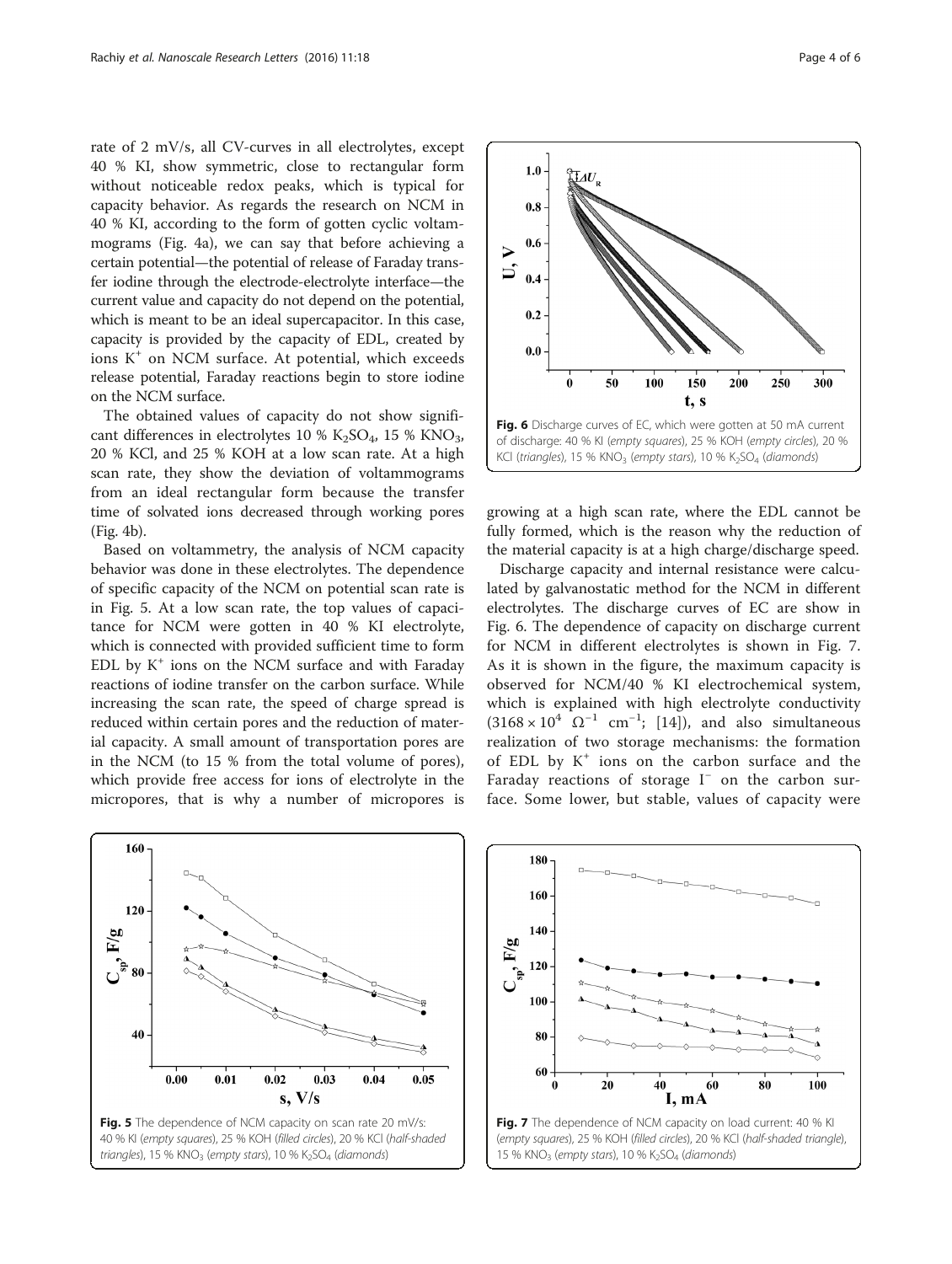<span id="page-4-0"></span>

gotten for NCM in 25 % KOH. It can be explained, despite the high conductivity of 25 % KOH electrolyte  $(5403 \times 10^{4} \ \Omega^{-1} \ cm^{-1}; [14])$  $(5403 \times 10^{4} \ \Omega^{-1} \ cm^{-1}; [14])$  $(5403 \times 10^{4} \ \Omega^{-1} \ cm^{-1}; [14])$ , that there is a single mechanism of storage in NCM/25 % KOH electrochemical system—the formation of EDL by  $K^+$  ions or by OH<sup>−</sup> groups. Also, it must be noted that NCM capacity decreases in the sequence  $K_2SO_4 < KNO_3 < KCl$ in 10 %  $K_2SO_4$ , 15 %  $KNO_3$ , and 20 % KCl because the reduction of their conductivity of electrolyte is  $K_2SO_4 < KNO_3 < KCl$  [\[14](#page-5-0)].

The voltage drop  $\Delta U_{\text{R}}$  (Fig. [6\)](#page-3-0) at constant current of charge/discharge shows the availability of Ohm resistance in NCM/electrolyte electrochemical system. In accordance to [[15\]](#page-5-0), the voltage drop  $\Delta U_R = IR$  is determined like a point between voltage curve, which is lineal extrapolated, and instant time after closing the discharge circuit. If the voltage drop exceeds 20 % of maximum voltage, the current of discharge must be reduced to two, five, or ten times. The dependence of voltage drop and NCM resistance on load current is shown in Fig. 8. For every sample, the maximum operating current of discharge is at 100 mA, because after it increases, the voltage drop exceeds 20 % of the maximum voltage.

## Conclusions

According to potentiodynamic research, it was found that capacity of carbon materials depends on their electrochemically available surface which takes part in the formation of EDL. Besides the porous structure of carbon, conductivity of electrolyte is the equally important factor, which affects the value of capacitance and the total resistance of electrochemical system. It is established that the use of 40 % salt aqueous solution of KI is optimal.

It is shown that for NCM/40 % KI electrochemical system, the simultaneous realization of two mechanisms of energy storage are as follows: EDL formed by the  $K^+$ ions on the NCM surface and pseudocapacitive storage

of I<sup>−</sup> ions on the surface of the material that provides the capacity of NCM in the range of 175–155 F  $g^{-1}$  at discharging currents 10–100 mA.

It is found that EC based on NCM and 25 % KOH aqueous electrolyte is stable in all range of discharging currents and the material capacity approximately is 120 F  $g^{-1}$ .

#### Abbreviations

EC: electrochemical capacitors; EDL: electrical double layer; NCM: nanoporous carbon material.

#### Competing Interests

The authors declare that they have no competing interests.

#### Authors' Contributions

BIR obtained nanoporous carbon material, performed its thermal modification, and wrote the paper. IMB defined the methods and subjects of investigation and took part in the data analysis and data interpretation. VMV conducted the galvanostatic researches. NYI calculated the parameters of the porous structure of carbon materials. MON conducted the potentiodynamic researches. All authors read and approved the final manuscript.

#### Authors' Information

BIR is a senior researcher at the Physics and Technology Department, Vasyl Stefanyk PreCarpathian National University, Ivano-Frankivsk, Ukraine. IMB is a professor at the Physics and Technology Department, Vasyl Stefanyk PreCarpathian National University, Ivano-Frankivsk, Ukraine. VMV is a PhD student at the Physics and Technology Department, Vasyl Stefanyk PreCarpathian National University, Ivano-Frankivsk, Ukraine. NYI is a leading specialist at the Physics and Technology Department, Vasyl Stefanyk PreCarpathian National University, Ivano-Frankivsk, Ukraine. MON is a PhD student at the Physics and Technology Department, Vasyl Stefanyk PreCarpathian National University, Ivano-Frankivsk, Ukraine.

#### Received: 17 December 2015 Accepted: 5 January 2016 Published online: 13 January 2016

#### References

- 1. Conway BE (1999) Electrochemical supercapacitors. Scientific fundamentals and technological applications. Kluwer Academic Plenum Publishers, New York
- 2. Conway BE, Pell WG (2003) Double-layer and pseudocapacitance types of electrochemical capacitors and their applications to the development of hybrid devices. J Solid State Electr 7:637–644
- 3. Zhang Y, Feng H, Wu X, Wang L, Zhang A, Xia T, Dong H, Li X, Linsen Zhang L (2009) Progress of electrochemical capacitor electrode materials: a review. International J Hydrogen Energy 34:4889–4899